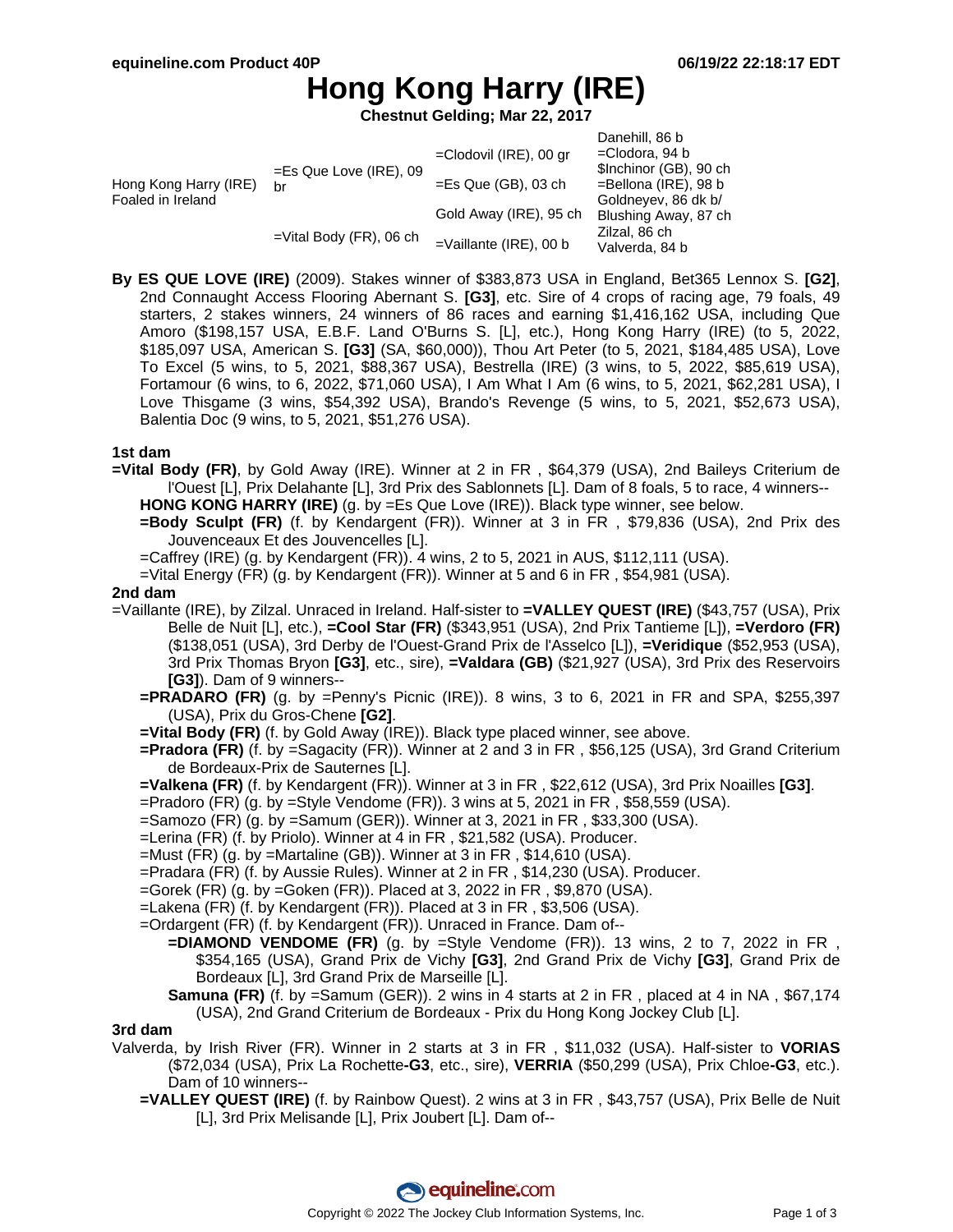## **Hong Kong Harry (IRE)**

**Chestnut Gelding; Mar 22, 2017**

- =Valleyrose (IRE) (f. by Royal Academy). 2 wins at 3 in FR , \$15,388 (USA). Dam of--
	- **=KANDIDATE (GB)** (c. by =Kabool (GB)). 10 wins, 2 to 7 in ENG and UAE, \$842,605 (USA), Haafhd Sheikh Maktoum bin Rashid Al Maktoum Challenge-Round 2 **[G3]**, Totesport.com September S. **[G3]**, Seymour Pierce Gala S. [L], Doncaster Mile [L], Intercasino.co.uk Magnolia S. [L], etc. Sire.
		- **=STAR VALLEY (FR)** (g. by =Starborough (GB)). 5 wins, 2 to 6 in FR , \$208,163 (USA), Prix de Meautry Royal Barriere **[G3]**, Prix de Saint-Patrick [L], Grand Criterium de Bordeaux [L], 2nd Prix Quincey **[G3]**, Prix du Pin [L], etc.
		- =Verte Vallee (FR) (f. by Septieme Ciel). Winner at 2 in FR , \$31,603 (USA). Dam of--
			- **=Sopran Fraver (IRE)** (c. by =Iffraaj (GB)). Winner at 2 and 3 in ITY, \$35,897 (USA), 3rd Premio Marchese Ippolito Fassati [L].
- =Stash The Ice (IRE) (f. by \$Daylami (IRE)). 2 wins at 3 in FR , \$22,689 (USA). Dam of--
	- =Figurelibre (IRE) (f. by Verglas (IRE)). Winner at 2 in FR , \$23,108 (USA). Dam of--
		- **=Fairmont (FR)** (g. by Orpen). 2 wins at 3 in FR , \$64,289 (USA), 2nd Prix Maurice Caillault [L], 3rd Derby du Midi [L].
- **=Cool Star (FR)** (g. by =Starborough (GB)). 6 wins, 3 to 9 in FR , \$343,951 (USA), 2nd Prix Tantieme [L].
- **=Verdoro (FR)** (g. by Dream Well (FR)). 4 wins at 3 and 4 in FR , \$138,051 (USA), 3rd Derby de l'Ouest-Grand Prix de l'Asselco [L].
- **=Veridique** (c. by Nashwan). Winner at 2 in FR , \$52,953 (USA), 3rd Prix Thomas Bryon **[G3]**, Prix de l'Avre [L]. Sire.
- **=Valdara (GB)** (f. by =Darshaan (GB)). Winner at 2 in FR , \$21,927 (USA), 3rd Prix des Reservoirs **[G3]**. Dam of--
	- **=OFFER (IRE)** (g. by \$Montjeu (IRE)). 8 wins, 3 to 6 in AUS and IRE, \$1,408,014 (USA), Schweppes Sydney Cup **[G1]**, Schweppes Chairmans H. **[G2]**, 2015 Jayco Bendigo Cup **[G3]**, Ambassador Travel N E Manion Cup **[G3]**, Sportsbet.com.au Ballarat Cup [L], etc.
	- **CYMBAL (IRE)** (f. by \$Singspiel (IRE)). 4 wins at 3 in FR and GER, \$115,916 (USA), Nereide-Rennen [L], 2nd Grand Prix du Lion d'Angers [L]. Dam of--
		- **Layl** (c. by Street Cry (IRE)). 3 wins at 3 and 5 in ENG and UAE, \$248,404 (USA), 2nd Longines Dolce Vita Collection Al Maktoum Challenge Round 1 **[G2]**, 3rd Emirates Holidays Burj Nahaar **[G3]**, Lincoln MKC Dubai Creek Mile [L].
	- **=MUSHA MERR (IRE)** (c. by Sadler's Wells). Winner at 3 and 4 in ENG and UAE, placed in 2 starts at 2 in FR , \$92,161 (USA), Al Rashidiya S. [L], Michael Seely Memorial Glasgow S. [L]. Sire.
	- =Queen's Colours (GB) (f. by Rainbow Quest). 2 wins at 3 in IRE, \$53,290 (USA). Dam of--
		- **=CYLINDER BEACH (NZ)** (g. by =Showcasing (GB)). 6 wins at 3 and 4 in AUS, \$398,874 (USA), Antec Gunsynd Classic **[G3]**, Magic Millions Bernborough Quality H. [L], Sky Racing Tattersalls Recognition S. [L], 2nd Mittys Rough Habit Plate Qtis Three-Years-Old Plate **[G3]**, PPS Tailored Furniture Solutions Brisbane H. [L], etc.
		- **=VICTORY EIGHT (NZ)** (g. by =Nadeem (AUS)). 11 wins, 3 to 7, placed at 8, 2021 in AUS, \$283,758 (USA), Radiotab Wayne Wilson H. [L].
	- =Valleria (GB) (f. by Sadler's Wells). Placed at 3 in IRE. Dam of--
		- **=HAKKAR (TUR)** (c. by Halling). 5 wins, 2 to 4 in TUR, \$423,924 (USA), Champion 2-year-old colt in Turkey, Champion grass horse in Turkey, Champion Stayer in Turkey, Jockey Club of Turkey [L], Ankara-Turkish St. Leger [L], Celal Bayar [L], Sakarya S. [L], 2nd Basbakanlik Prime Ministry Cup [L], etc. Sire.
		- **=GALIPHAN (TUR)** (c. by Halling). 8 wins, 3 to 5 in TUR, \$115,241 (USA), Fetih S. [L], 2nd Buyuk Taarruz [L], Ismet Inonu [L], 3rd Fetih S. [L].
- =Valoro (FR) (g. by =Kahyasi (IRE)). 3 wins at 3 and 6 in FR , \$99,133 (USA).
- $=$ Val Vert (FR) (g. by  $=$ Kahyasi (IRE)). 6 wins at 3 and 6 in FR, \$85,289 (USA).
- =Valencia (FR) (f. by =Croco Rouge (IRE)). Winner at 3 in FR , \$27,388 (USA). Producer.
- =Vagrant (FR) (g. by Nashwan). Winner at 3 and 4 in FR and IRE, \$22,404 (USA).
- =Valdoro (GB) (c. by =Darshaan (GB)). Winner in 2 starts at 3 in FR , \$11,580 (USA).
- =Vaillante (IRE) (f. by Zilzal). See above.

### **4th dam**

**VIA VENISE (FR)**, by =Shoemaker (GB). 3 wins in 6 starts at 3 in FR , \$26,956 (USA), Prix Joubert. Half-sister to **VOUKEFALOS (FR)** (\$68,334 (USA), Prix La Fleche, sire). Dam of 5 winners,